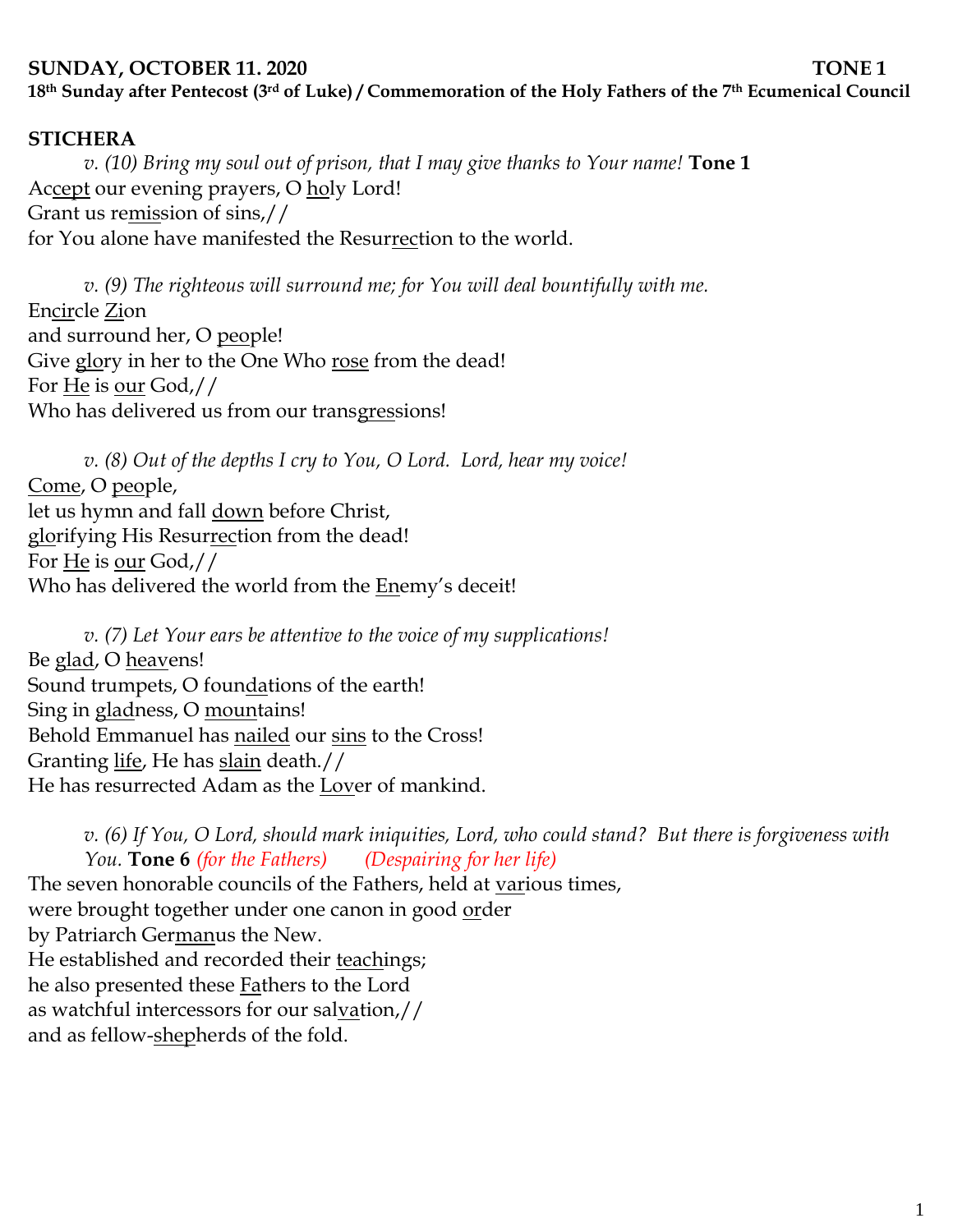*v. (5) For Your name's sake I have waited for You, O Lord, my soul has waited for Your word; my soul has hoped on the Lord.* 

The seven honorable councils of the Fathers, held at various times, were brought together under one canon in good order by Patriarch Germanus the New. He established and recorded their teachings; he also presented these **Fathers** to the Lord as watchful intercessors for our salvation,// and as fellow-shepherds of the fold.

*v. (4) From the morning watch until night, from the morning watch, let Israel hope on the Lord!*  The book of the Law instructed the sons of Israel that the seventh day was to be honored, and they devoted themselves to a shadow and reverenced it. But, O Fathers, who came together in the Seventh Council, at the behest of God, Who fashioned the universe in six days and blessed the <u>seventh day</u>,// you have made the seventh more honorable by laying down a definition of the Faith.

*v. (3) For with the Lord there is mercy and with Him is plenteous redemption, and He will deliver Israel from all his iniquities.*

You have enabled all men, O thrice-blessed **Fathers**, to come to the knowledge of the Trinity as the Cause of the world's generation; for by your mystical reasoning you established three and four Councils, and you appeared as champions of Orthodoxy, for you showed that, while there are four elements,// it is the Trinity Who created them and made the world.

*v. (2) Praise the Lord, all nations! Praise Him, all peoples!* It would have been enough for Elisha the **Prophet** to have bent down only once to give life to the dead son of the woman; but he knelt and bent seven times. And in his foresight he prophesied your gathering, by which you breathed life into the slaying of <u>God</u> the Word,// by putting to death Arius and his profane companions.

*v. (1) For His mercy is abundant towards us; and the truth of the Lord endures forever.*  In your wisdom, O venerable Fathers, you mended the garment of Christ, rent by howling dogs; for you could not bear looking upon the nakedness of His **Body**, but as Shem and Japheth of old who hid their father's nakedness, you put to shame that slayer of his father, the wretched  $\Delta$ rius,// and those who foolishly follow his teachings.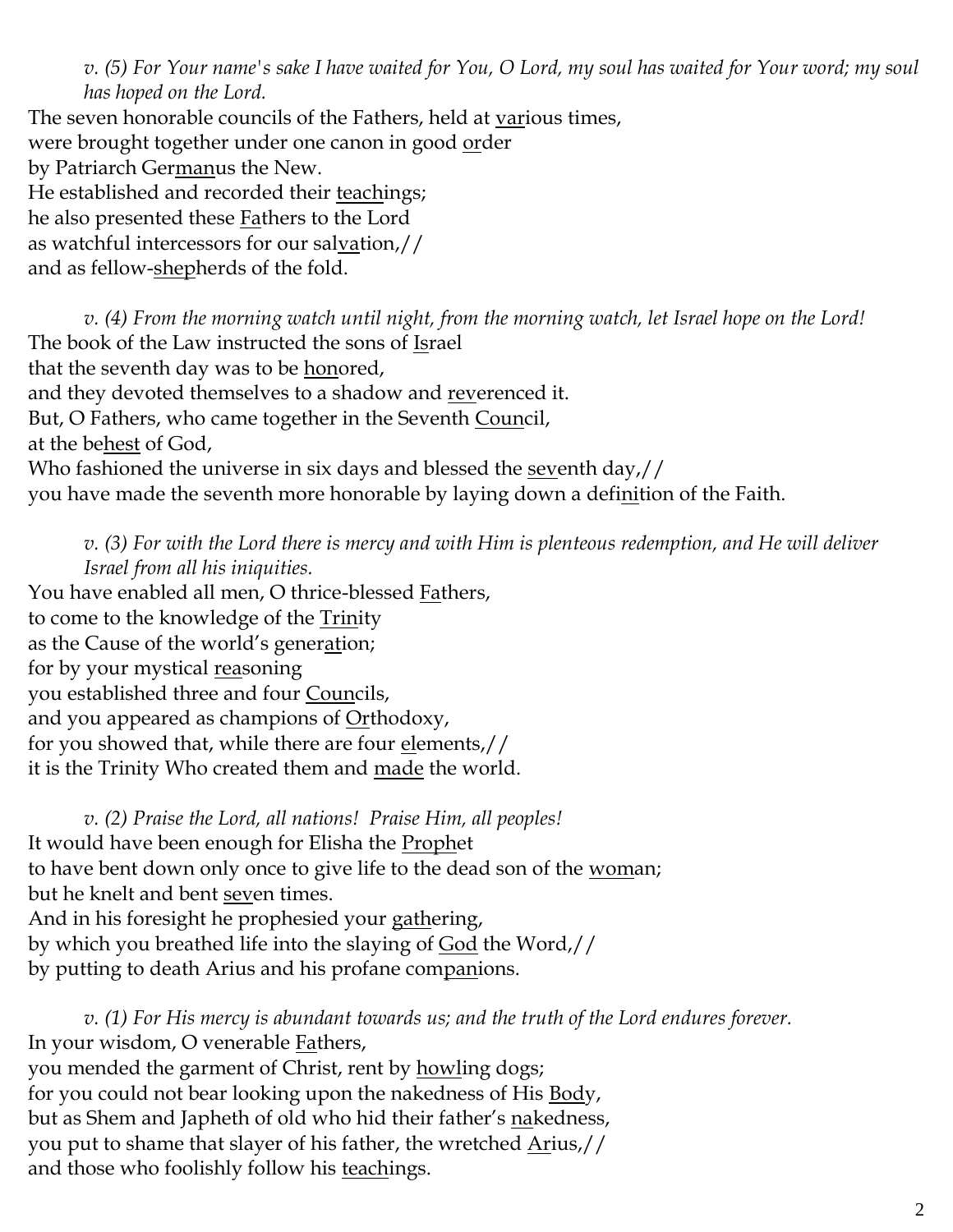*Glory to the Father, and to the Son, and to the Holy Spirit;* **Tone 6** *(for the Fathers)* Today let us praise the mystical trumpets of the Spirit, the God-bearing **Fathers**, who stand in the midst of the Church, singing true theology, praising the changeless **Trinity!** They laid low the errors of Arius and upheld the Orthodox Faith.// They always entreat the Lord to have <u>mer</u>cy on our souls.

*now and ever, and unto ages of ages. Amen.* **Tone 1** *(Theotokion – Dogmatikon)* Let us praise the Virgin Mary! The gate of heaven, the <u>glo</u>ry of the world! The song of the angels, the beauty of the <u>faithful!</u> She was born of <u>man</u>, yet gave <u>birth</u> to God! She was revealed as the heaven, as the temple of the Godhead! She destroyed the wall of <u>en</u>mity! She commenced the peace; she opened the Kingdom! Since she is our foundation of faith, our defender is the Lord Whom she bore! Courage! Courage! O People of God! For Christ will destroy our enemies// since He is all powerful.

## **SCRIPTURE READINGS**

### **The Reading is from Genesis. [14,14-20]**

Now when Abram heard that Lot his nephew had been taken captive, he numbered his own homeborn servants three hundred and eighteen, and pursued the enemy as far as Dan. And he fell upon them by night, he and his servants, and smote them and pursued them as far as Chobal, which is on the left of Damascus. And he brought back all the cavalry of Sodom, and he brought back Lot his nephew and all his goods and the women and the people. And the king of Sodom came out to meet him, after his return from the slaughter of Chodologomor and the kings with him, to the valley of Sabi; this was the plain of Kings. And Melchizedek, king of Salem, brought out bread and wine; he was Priest of the Most High. And he blessed Abram and said: Blessed is Abram by the most high God, who created the heaven and the earth. And blessed is the most high God, who has delivered your enemies into your hand.

## **The Reading is from Deuteronomy. [1,8-11 & 15-17b]**

Moses said to the sons of Israel: See, I have delivered the land before you; go in and inherit the land which I swore to your fathers, to Abraham and to Isaac and to Jacob, to give it to them and to their seed after them. And I spoke to you at that time saying: I alone shall not be able to bear you. The Lord your God has multiplied you, and behold, you are to-day as the stars of heaven in multitude. May the Lord the God of our fathers multiply you a thousand times more than you are, and bless you as he has spoken to you. And I took from you wise and understanding and prudent men, and I set them to rule over you, captains of thousands and hundreds and fifties and tens and recorders for your judges. And I commanded your judges at that time, saying: Hear cases between your brethren, and judge rightly between a man and his brother and the stranger who is with him. You shall not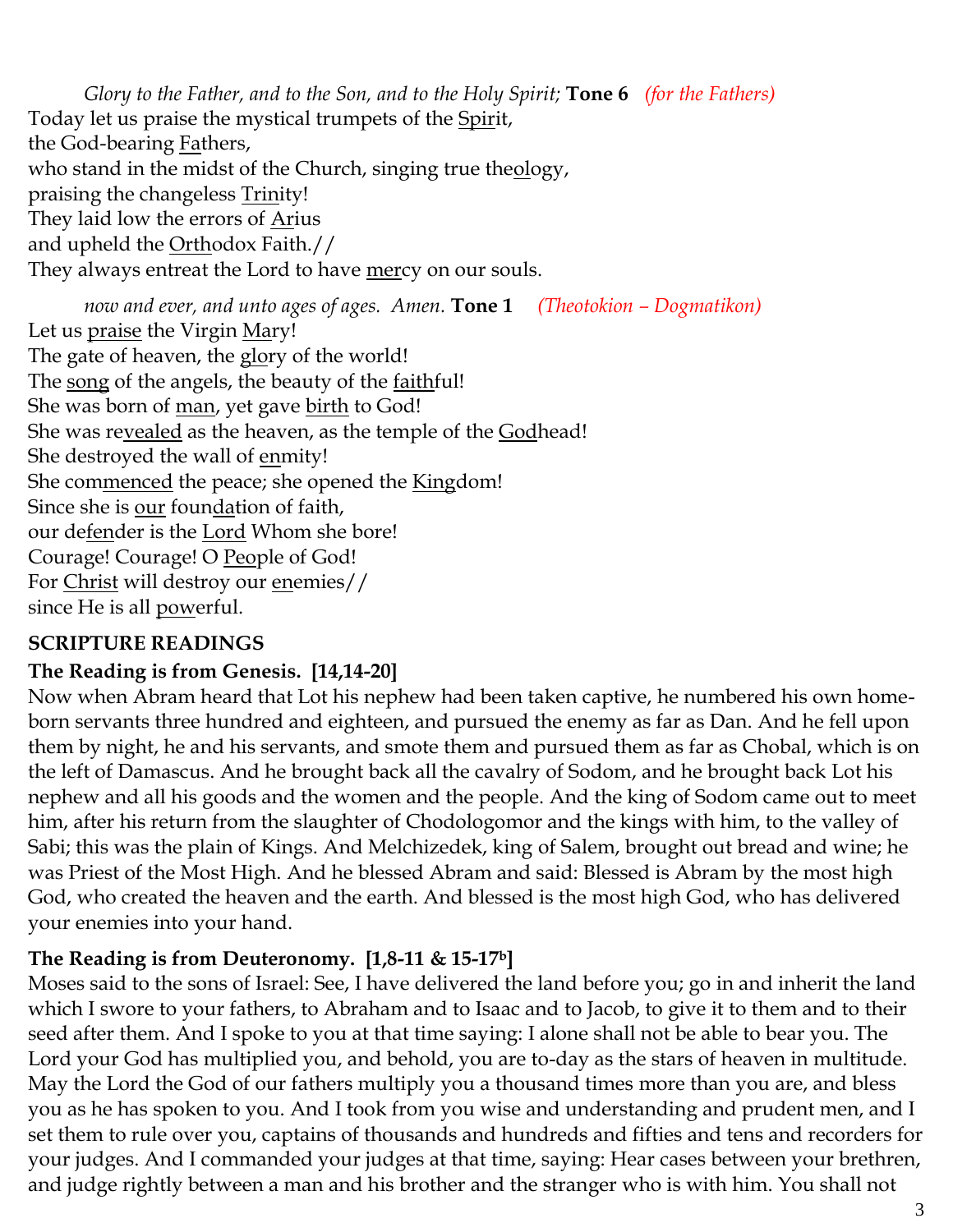have respect to persons in judging. You shall hear the small as well as the great. You shall not shrink before any man's person; for the judgement is God's.

# **The Reading is from Deuteronomy. [10,14-18 & 20-21]**

Moses said to the sons of Israel: Behold the heaven and the highest heaven belong to the Lord your God, the earth and all that is in it. the Lord preferred your fathers, to love them: and he chose their seed after them, you above all nations, as it is at this day. So circumcise the hardness of your heart and stiffen your neck no longer. For the Lord your God is God of Gods and the Lord of Lords, the great God, mighty and awesome, who shows no partiality, who takes no bribe. He executes judgement for the stranger, the orphan and the widow; and loves the stranger, giving him food and clothing. You shall fear the Lord your God and serve him, and to him you shall hold fast, and take oaths in his name. He is your boast, he your God, who has done for you the great and wonderful things which your eyes have seen.

# **APOSTICHA**

**Tone 1**We have been freed from sufferings by Your suffering, O Christ. We have been delivered from corruption by Your Resurrection.// O Lord, glory to You!

*v. The Lord is King; He is robed in majesty!*  Let creation rejoice! Let the heavens be glad! Let the nations clap their hands with gladness, for Christ our Savior has nailed our sins to the Cross. Slaying death, He has given life.// He has resurrected fallen Adam as the Lover of man.

*v. For He has established the world, so that it shall never be moved.* As King of heaven and earth, You were voluntarily crucified in Your love for man. Hell was angered when it met You below. Adam rose seeing You, the Creator, under the earth. O wonder! How has the Life of all tasted death? You enlightened the world which cries:// O Lord, Who rose from the dead, glory to You!

*v. Holiness befits Your house, O Lord, forevermore!*  The myrrhbearing women came with haste to Your tomb, bearing myrrh and lamenting. Not finding Your most pure body, they learned from the angel of the new and glorious wonder. They told the Apostles:// "The Lord is risen, granting the world great mercy."